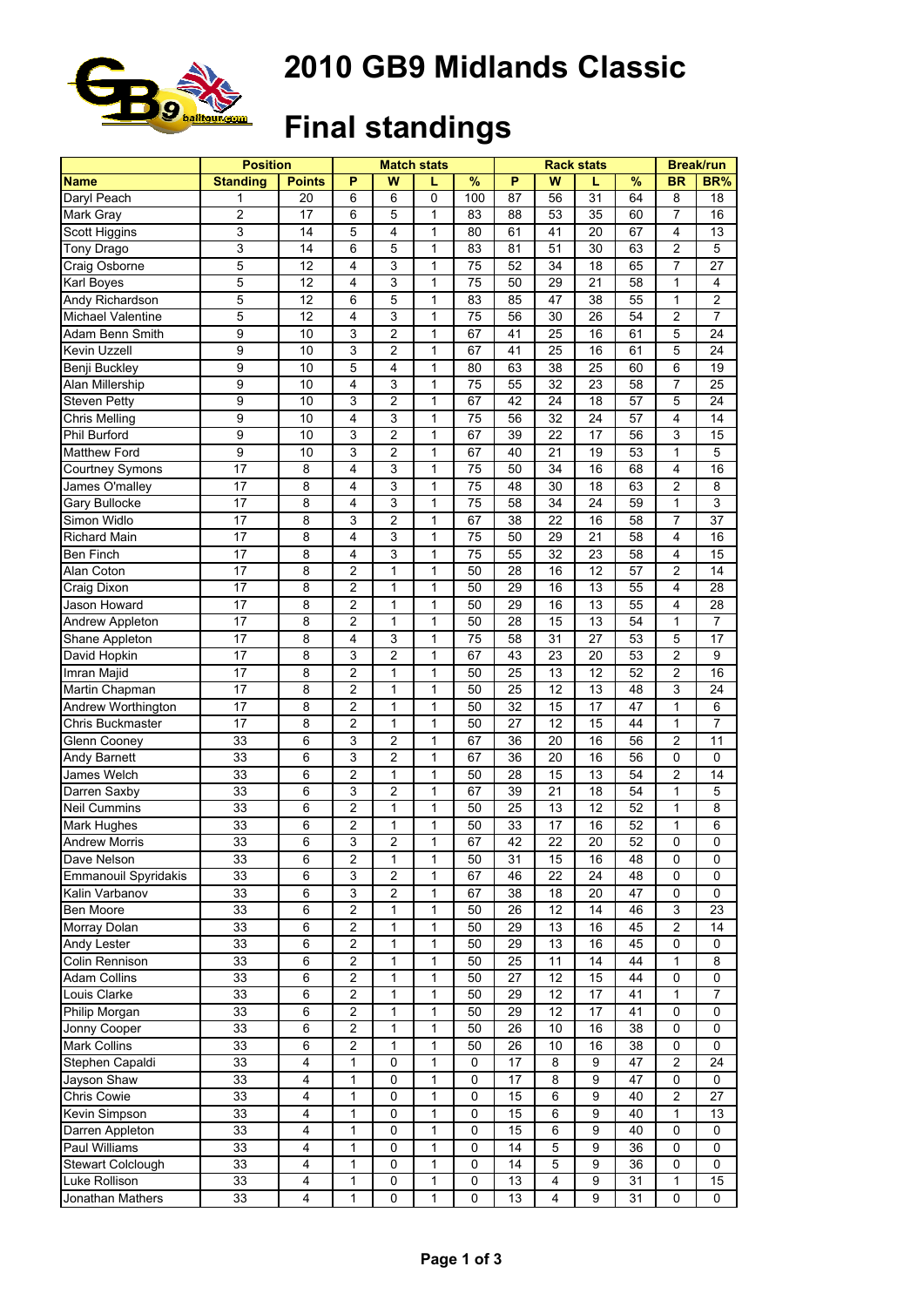

#### **2010 GB9 Midlands Classic**

# **Final standings**

|                        | <b>Position</b> |                         |                |                | <b>Match stats</b> |             |                 | <b>Rack stats</b> | <b>Break/run</b> |               |                |                |
|------------------------|-----------------|-------------------------|----------------|----------------|--------------------|-------------|-----------------|-------------------|------------------|---------------|----------------|----------------|
| <b>Name</b>            | <b>Standing</b> | <b>Points</b>           | P              | W              | L                  | %           | P               | W                 | L                | $\frac{9}{6}$ | <b>BR</b>      | BR%            |
| Mike Rogers            | 33              | 4                       | 1              | 0              | 1                  | 0           | 12              | 3                 | 9                | 25            | 0              | $\mathbf 0$    |
| Damian Massey          | 33              | 4                       | 1              | 0              | 1                  | 0           | 11              | $\overline{2}$    | 9                | 18            | 1              | 18             |
| James Kay              | 33              | 4                       | 1              | 0              | 1                  | $\mathbf 0$ | 11              | $\overline{2}$    | 9                | 18            | 0              | 0              |
| <b>Tony Southern</b>   | 33              | 4                       | $\mathbf{1}$   | 0              | $\mathbf{1}$       | 0           | 10              | $\mathbf{1}$      | 9                | 10            | 0              | $\mathbf 0$    |
| Matt Duffy             | 65              | 4                       | 3              | $\overline{c}$ | 1                  | 67          | 38              | 23                | 15               | 61            | 0              | $\mathbf 0$    |
| Adam Shaw              | 65              | 4                       | $\overline{2}$ | 1              | $\mathbf{1}$       | 50          | 24              | 14                | 10               | 58            | $\mathsf 3$    | 25             |
| Dean Reeve             | 65              | 4                       | 3              | 2              | 1                  | 67          | 43              | 25                | 18               | 58            | $\overline{c}$ | 9              |
| Ralph Winfield         | 65              | 4                       | 2              | 1              | 1                  | 50          | 28              | 16                | 12               | 57            | $\overline{2}$ | 14             |
| Mark Foster            | 65              | $\overline{4}$          | $\overline{2}$ | 1              | $\mathbf{1}$       | 50          | 27              | 15                | 12               | 56            | $\mathbf{1}$   | $\overline{7}$ |
| Lee Brett              | 65              | 4                       | $\overline{2}$ | 1              | $\mathbf{1}$       | 50          | 31              | 17                | 14               | 55            | $\overline{c}$ | 13             |
| James Taylor           | 65              | 4                       | $\overline{2}$ | 1              | $\mathbf{1}$       | 50          | 28              | 15                | 13               | 54            | 0              | $\mathbf 0$    |
| Mick Hill              | 65              | 4                       | $\overline{c}$ | 1              | $\mathbf{1}$       | 50          | 30              | 16                | 14               | 53            | $\overline{c}$ | 13             |
| Shaun Storry           | 65              | 4                       | 2              | 1              | $\mathbf{1}$       | 50          | 30              | 16                | 14               | 53            | 1              | $\overline{7}$ |
| Chris Stocker          | 65              | 4                       | $\overline{c}$ | 1              | 1                  | 50          | $\overline{34}$ | $\overline{17}$   | $\overline{17}$  | 50            | 0              | 0              |
| Aslam Abubaker         | 65              | $\overline{4}$          | $\overline{2}$ | 1              | $\mathbf{1}$       | 50          | 33              | 16                | 17               | 48            | 0              | $\mathbf 0$    |
|                        | 65              |                         |                | 1              | $\mathbf{1}$       |             |                 |                   |                  |               |                |                |
| Simon Clarke           |                 | 4                       | $\overline{c}$ |                |                    | 50          | 27              | 13                | 14               | 48            | 0              | $\mathbf 0$    |
| Simon D'Vali           | 65              | $\overline{\mathbf{4}}$ | $\overline{2}$ | 1              | $\mathbf{1}$       | 50          | 29              | 14                | 15               | 48            | $\mathbf 0$    | $\mathbf 0$    |
| Martinho Correia       | 65              | 4                       | $\overline{c}$ | 1              | 1                  | 50          | 30              | 14                | 16               | 47            | 0              | $\mathbf 0$    |
| Martyn Royce           | 65              | 4                       | 2              | 1              | 1                  | 50          | 30              | 14                | 16               | 47            | 0              | $\mathbf 0$    |
| Craig Chiddy           | 65              | $\overline{4}$          | $\overline{2}$ | 1              | $\mathbf{1}$       | 50          | 26              | 12                | 14               | 46            | $\mathbf{1}$   | 8              |
| Mark Lovell            | 65              | $\overline{\mathbf{4}}$ | $\mathbf{1}$   | 0              | $\mathbf{1}$       | $\mathbf 0$ | 16              | $\overline{7}$    | 9                | 44            | $\mathbf{1}$   | 13             |
| Roy Kimberley          | 65              | 3                       | $\mathbf{1}$   | 0              | $\mathbf{1}$       | 0           | 17              | 8                 | 9                | 47            | $\mathbf{1}$   | 12             |
| David Carter           | 65              | 3                       | $\mathbf{1}$   | 0              | $\mathbf{1}$       | 0           | 16              | $\overline{7}$    | 9                | 44            | 0              | $\mathbf 0$    |
| Lee Hersey             | 65              | 3                       | $\mathbf{1}$   | 0              | $\mathbf{1}$       | $\mathbf 0$ | 16              | $\overline{7}$    | 9                | 44            | 0              | $\mathbf 0$    |
| <b>Mark Morris</b>     | 65              | 3                       | 1              | 0              | 1                  | $\mathbf 0$ | 16              | $\overline{7}$    | 9                | 44            | 0              | $\mathbf 0$    |
| <b>Adam Stevens</b>    | 65              | 3                       | $\mathbf{1}$   | 0              | $\mathbf{1}$       | 0           | 15              | 6                 | 9                | 40            | 0              | $\mathbf 0$    |
| Chun Hao Man           | 65              | 3                       | $\mathbf{1}$   | 0              | $\mathbf{1}$       | 0           | 15              | 6                 | 9                | 40            | 0              | $\mathbf 0$    |
| Lawrence Hinrichs      | 65              | 3                       | $\mathbf{1}$   | 0              | $\mathbf{1}$       | $\mathbf 0$ | 15              | 6                 | 9                | 40            | $\mathbf 0$    | $\mathbf 0$    |
| Robin Cripps           | 65              | 3                       | 1              | 0              | 1                  | 0           | 15              | 6                 | 9                | 40            | 0              | $\mathbf 0$    |
| Neil Margossian        | 65              | 3                       | 1              | 0              | $\mathbf{1}$       | 0           | 14              | 5                 | 9                | 36            | $\overline{2}$ | 29             |
| Roger Haddon           | 65              | 3                       | 1              | 0              | $\mathbf{1}$       | $\mathbf 0$ | 14              | 5                 | 9                | 36            | 0              | 0              |
| Dan Lim                | 65              | 3                       | $\mathbf{1}$   | 0              | $\mathbf{1}$       | 0           | 13              | 4                 | 9                | 31            | $\mathbf{1}$   | 15             |
| Dave McCarthy          | 65              | 3                       | $\mathbf{1}$   | 0              | $\mathbf{1}$       | 0           | 12              | 3                 | 9                | 25            | 0              | $\mathbf 0$    |
| Dave Simmonds          | 65              | 3                       | $\mathbf{1}$   | 0              | $\mathbf{1}$       | 0           | 12              | 3                 | 9                | 25            | 0              | $\mathbf 0$    |
| <b>Brett Armer</b>     | 65              | 3                       | $\mathbf{1}$   | 0              | 1                  | $\mathbf 0$ | 11              | $\overline{2}$    | 9                | 18            | 0              | $\mathbf 0$    |
| Dominic Clemens        | 65              | 3                       | 1              | 0              | 1                  | $\mathbf 0$ | 10              | $\mathbf{1}$      | 9                | 10            | $\mathbf{1}$   | 20             |
| Gary Thompson          | 97              | 3                       | $\overline{2}$ | 1              | $\mathbf{1}$       | 50          | 28              | 17                | 11               | 61            | $\overline{2}$ | 14             |
| John Rathbone          | 97              | 3                       | $\overline{2}$ | 1              | $\mathbf{1}$       | 50          | 27              | 14                | 13               | 52            | $\mathbf{1}$   | $\overline{7}$ |
| So Shaw                | 97              | 3                       | $\overline{c}$ | 1              | $\mathbf{1}$       | 50          | 29              | 14                | 15               | 48            | $\overline{c}$ | 14             |
| <b>Dylan Thomas</b>    | 97              | 3                       | 2              | 1              | 1                  | 50          | 29              | 14                | 15               | 48            | 0              | 0              |
| Mark Shepherd          | 97              | 3                       | 2              | 1              | 1                  | 50          | 30              | 14                | 16               | 47            | 0              | 0              |
| <b>Stuart Daff</b>     | 97              | 3                       | $\overline{2}$ | 1              | 1                  | 50          | 26              | 10                | 16               | 38            | 0              | 0              |
| Sam Corsby             | 97              | $\overline{3}$          | $\mathbf{1}$   | 0              | $\mathbf{1}$       | 0           | 14              | 5                 | 9                | 36            | 0              | $\mathbf 0$    |
|                        | 97              |                         | 1              | 0              | 1                  | 0           |                 | $\overline{4}$    | 9                | 31            |                | $\pmb{0}$      |
| Simon Hadley           |                 | 3                       |                |                |                    |             | 13              |                   |                  |               | 0              |                |
| <b>Geoff Windeatt</b>  | 97              | 3                       | 1              | 0              | 1                  | $\mathbf 0$ | 12              | 3                 | 9                | 25            | 0              | $\mathbf 0$    |
| Dean Thompson          | 97              | $\overline{2}$          | 1              | 0              | 1                  | 0           | 17              | 8                 | 9                | 47            | 0              | $\mathbf 0$    |
| Mathew Lawrenson       | 97              | 2                       | 1              | 0              | 1                  | 0           | 17              | 8                 | 9                | 47            | 0              | 0              |
| Andy Warden            | 97              | $\overline{2}$          | 1              | 0              | $\mathbf{1}$       | $\mathsf 0$ | 16              | $\overline{7}$    | 9                | 44            | 0              | 0              |
| Paul Summerfield       | 97              | $\overline{2}$          | $\mathbf{1}$   | 0              | $\mathbf{1}$       | 0           | 16              | $\overline{7}$    | 9                | 44            | 0              | $\pmb{0}$      |
| Matthew Hyden          | 97              | $\overline{2}$          | $\mathbf{1}$   | 0              | $\mathbf{1}$       | $\pmb{0}$   | 15              | 6                 | 9                | 40            | 1              | 13             |
| Derek Sim              | 97              | $\overline{2}$          | $\mathbf{1}$   | 0              | 1                  | $\mathbf 0$ | 15              | 6                 | 9                | 40            | 0              | $\mathbf 0$    |
| Geoff Simpson          | 97              | $\overline{\mathbf{c}}$ | 1              | 0              | 1                  | $\mathbf 0$ | 15              | 6                 | 9                | 40            | 0              | $\mathbf 0$    |
| Gary Anderson          | 97              | $\overline{2}$          | 1              | 0              | 1                  | 0           | 14              | 5                 | 9                | 36            | 1              | 14             |
| Chaz Roncari           | 97              | $\overline{2}$          | 1              | 0              | 1                  | 0           | 14              | 5                 | 9                | 36            | 0              | 0              |
| John Davies            | 97              | $\overline{\mathbf{c}}$ | $\mathbf{1}$   | 0              | $\mathbf{1}$       | 0           | 14              | 5                 | 9                | 36            | 0              | $\mathbf 0$    |
| Mark Hopgood           | 97              | $\overline{2}$          | $\mathbf{1}$   | 0              | $\mathbf{1}$       | $\pmb{0}$   | 14              | 5                 | 9                | 36            | 0              | $\mathbf 0$    |
| James East             | 97              | $\overline{\mathbf{c}}$ | 1              | 0              | 1                  | 0           | 13              | 4                 | 9                | 31            | 0              | 0              |
| Ryan Hamer             | 97              | $\overline{\mathbf{c}}$ | 1              | 0              | 1                  | 0           | 13              | 4                 | 9                | 31            | 0              | 0              |
| <b>Michael Brisley</b> | 97              | $\overline{2}$          | 1              | 0              | 1                  | $\mathsf 0$ | $\overline{12}$ | 3                 | 9                | 25            | 1              | 17             |
| Caroline Walch         | 97              | $\overline{\mathbf{c}}$ | 1              | 0              | 1                  | 0           | 12              | $\mathsf 3$       | 9                | 25            | 0              | 0              |
|                        |                 |                         |                |                |                    |             |                 |                   |                  |               |                |                |